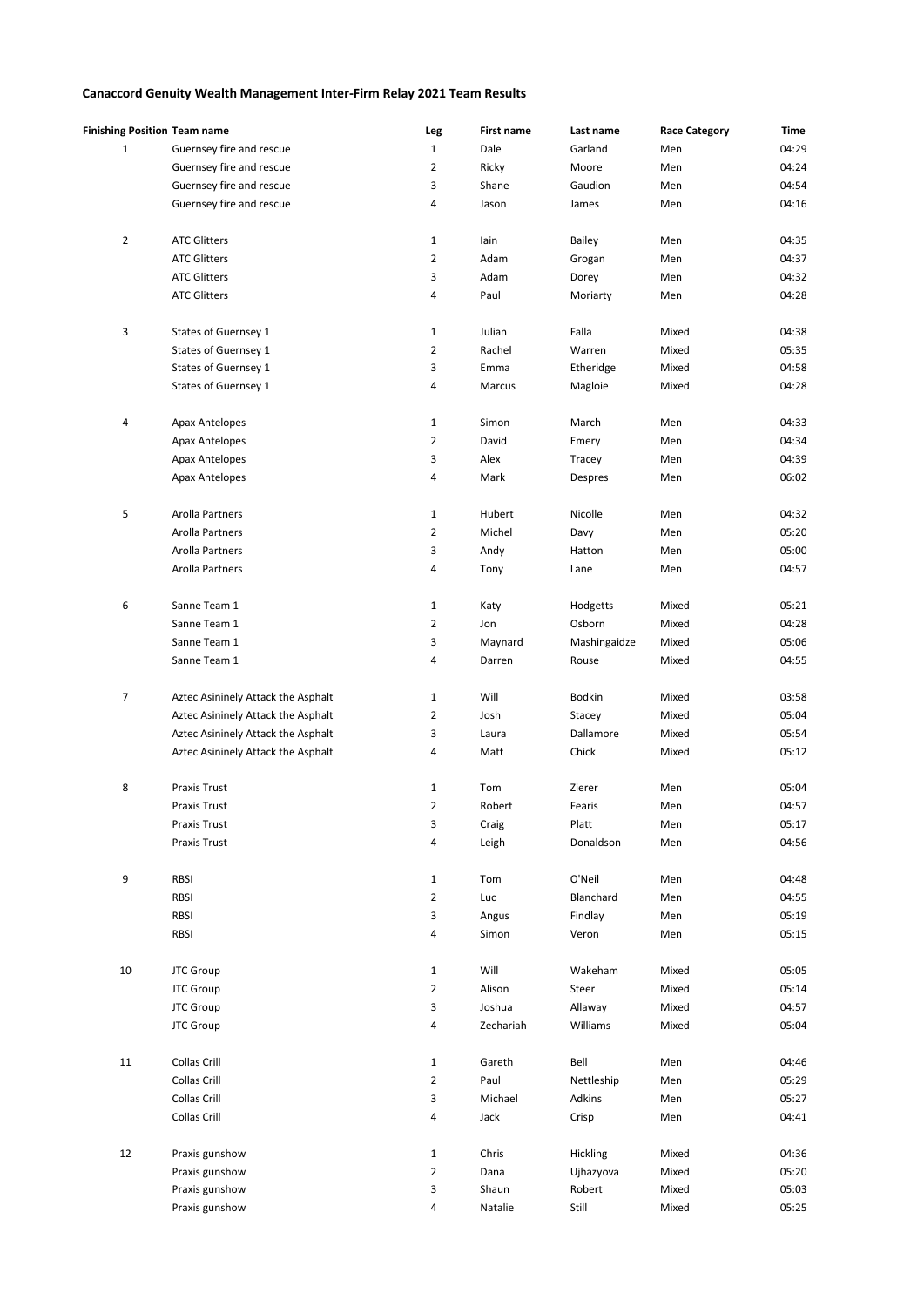| <b>Finishing Position Team name</b> |                                      | Leg            | <b>First name</b> | Last name     | <b>Race Category</b> | Time  |
|-------------------------------------|--------------------------------------|----------------|-------------------|---------------|----------------------|-------|
| 13                                  | <b>Trident Trust Strollers</b>       | $\mathbf{1}$   | Gearoid           | Lee           | Mixed                | 04:35 |
|                                     | <b>Trident Trust Strollers</b>       | $\overline{2}$ | Cecil             | Carter        | Mixed                | 05:32 |
|                                     | <b>Trident Trust Strollers</b>       | 3              | Jenna             | Jackson       | Mixed                | 05:05 |
|                                     | <b>Trident Trust Strollers</b>       | 4              | Hannah            | Fitchet       | Mixed                | 05:12 |
|                                     |                                      |                |                   |               |                      |       |
| 14                                  | <b>Resolution Rapids</b>             | $\mathbf 1$    | Olly              | Duquemin      | Men                  | 05:08 |
|                                     | <b>Resolution Rapids</b>             | $\overline{2}$ | James             | Le Gallez     | Men                  | 05:44 |
|                                     | <b>Resolution Rapids</b>             | 3              | <b>Nick</b>       | Girauld       | Men                  | 04:52 |
|                                     | <b>Resolution Rapids</b>             | 4              | James             | Starkey       | Men                  | 05:02 |
|                                     |                                      |                |                   |               |                      |       |
| 15                                  | Albany Trustee Company Limited       | $\mathbf{1}$   | Chris             | Hackeson      | Men                  | 04:53 |
|                                     | Albany Trustee Company Limited       | $\overline{2}$ | Anthony           | Holt          | Men                  | 05:49 |
|                                     | Albany Trustee Company Limited       | 3              | Terry             | Garnham       | Men                  | 05:05 |
|                                     | Albany Trustee Company Limited       | 4              | Jamie             | Winterburn    | Men                  | 05:00 |
| 16                                  | Grant Thornton - Road Runners        | $\mathbf{1}$   | Marcus            | Finer         | Mixed                | 05:07 |
|                                     | Grant Thornton - Road Runners        | $\overline{2}$ | Katie             | Rowe          | Mixed                | 05:10 |
|                                     | Grant Thornton - Road Runners        | 3              | Ben               | Rhodes        | Mixed                | 05:27 |
|                                     | <b>Grant Thornton - Road Runners</b> | 4              | Ashley            | Gordon        | Mixed                | 05:07 |
|                                     |                                      |                |                   |               |                      |       |
| 17                                  | Ravenscroft Wolf Pack                | $\mathbf{1}$   | Sam               | McKerrell     | Mixed                | 04:32 |
|                                     | <b>Ravenscroft Wolf Pack</b>         | $\overline{2}$ | Jo                | Jehan         | Mixed                | 05:53 |
|                                     | Ravenscroft Wolf Pack                | 3              | Patrick           | Josey         | Mixed                | 05:14 |
|                                     | Ravenscroft Wolf Pack                | 4              | lain              | <b>Bailey</b> | Mixed                | 05:13 |
|                                     |                                      |                |                   |               |                      |       |
| 18                                  | Team BDO                             | $\mathbf 1$    | Paul              | Robinson      | Men                  | 05:23 |
|                                     | Team BDO                             | $\overline{2}$ | Carl              | Gardner       | Men                  | 05:42 |
|                                     | Team BDO                             | 3              | Matthew           | Hardy         | Men                  | 04:57 |
|                                     | Team BDO                             | 4              | Stuart            | Phillips      | Men                  | 04:49 |
| 19                                  | Penelope Eyre*                       | $\mathbf{1}$   | Mel               | Nicole        | Women                | 05:07 |
|                                     | Penelope Eyre*                       | $\overline{2}$ | Penny             | Freeman       | Women                | 05:23 |
|                                     | Penelope Eyre*                       | 3              | Abbie             | Swain         | Women                | 05:13 |
|                                     | Penelope Eyre*                       | 4              | Laura             | Quayle        | Women                | 05:12 |
|                                     | *GIAAC Guest Team                    |                |                   |               |                      |       |
| 20                                  | Scrambled Legs                       | $\mathbf{1}$   | Sarah             | Eagles        | Women                | 05:02 |
|                                     | Scrambled Legs                       | $\overline{2}$ | Kate              | Wilesmith     | Women                | 05:40 |
|                                     | <b>Scrambled Legs</b>                | 3              | Jocelyn           | McLellan      | Women                | 05:17 |
|                                     | Scrambled Legs                       | 4              | Elise             | Bott          | Women                | 05:00 |
|                                     |                                      |                |                   |               |                      |       |
| 21                                  | States of Guernsey 3                 | $\mathbf{1}$   | Paul              | Blackmore     | Mixed                | 05:11 |
|                                     | States of Guernsey 3                 | $\overline{2}$ | James             | Gray          | Mixed                | 05:03 |
|                                     | States of Guernsey 3                 | 3              | Sabrina           | Amy           | Mixed                | 05:21 |
|                                     | States of Guernsey 3                 | 4              | Darren            | Smith         | Mixed                | 05:27 |
|                                     |                                      |                |                   |               |                      |       |
| 22                                  | <b>Butterfield Blasts</b>            | $\mathbf{1}$   | James             | Olliver       | Men                  | 05:28 |
|                                     | <b>Butterfield Blasts</b>            | $\overline{2}$ | Mark              | Parsons       | Men                  | 05:38 |
|                                     | <b>Butterfield Blasts</b>            | 3              | Tim               | Duquemin      | Men                  | 04:52 |
|                                     | <b>Butterfield Blasts</b>            | 4              | Paul              | Smith         | Men                  | 05:03 |
| 23                                  | Cando a Mile                         | $\mathbf{1}$   | Antony            | Fairbrother   | Men                  | 04:41 |
|                                     | Cando a Mile                         | $\overline{2}$ | Tom               | Humphries     | Men                  | 05:38 |
|                                     | Cando a Mile                         | 3              | Darren            | Loveridge     | Men                  | 05:48 |
|                                     | Cando a Mile                         | 4              | James             | Banfield      | Men                  | 05:01 |
|                                     |                                      |                |                   |               |                      |       |
| 24                                  | #cando                               | $\mathbf{1}$   | Matt              | Atkinson      | Men                  | 04:34 |
|                                     | #cando                               | $\overline{2}$ | Paul              | Philp         | Men                  | 06:10 |
|                                     | #cando                               | 3              | Joe               | Paul          | Men                  | 05:37 |
|                                     | #cando                               | 4              | Chris             | Colclough     | Men                  | 05:14 |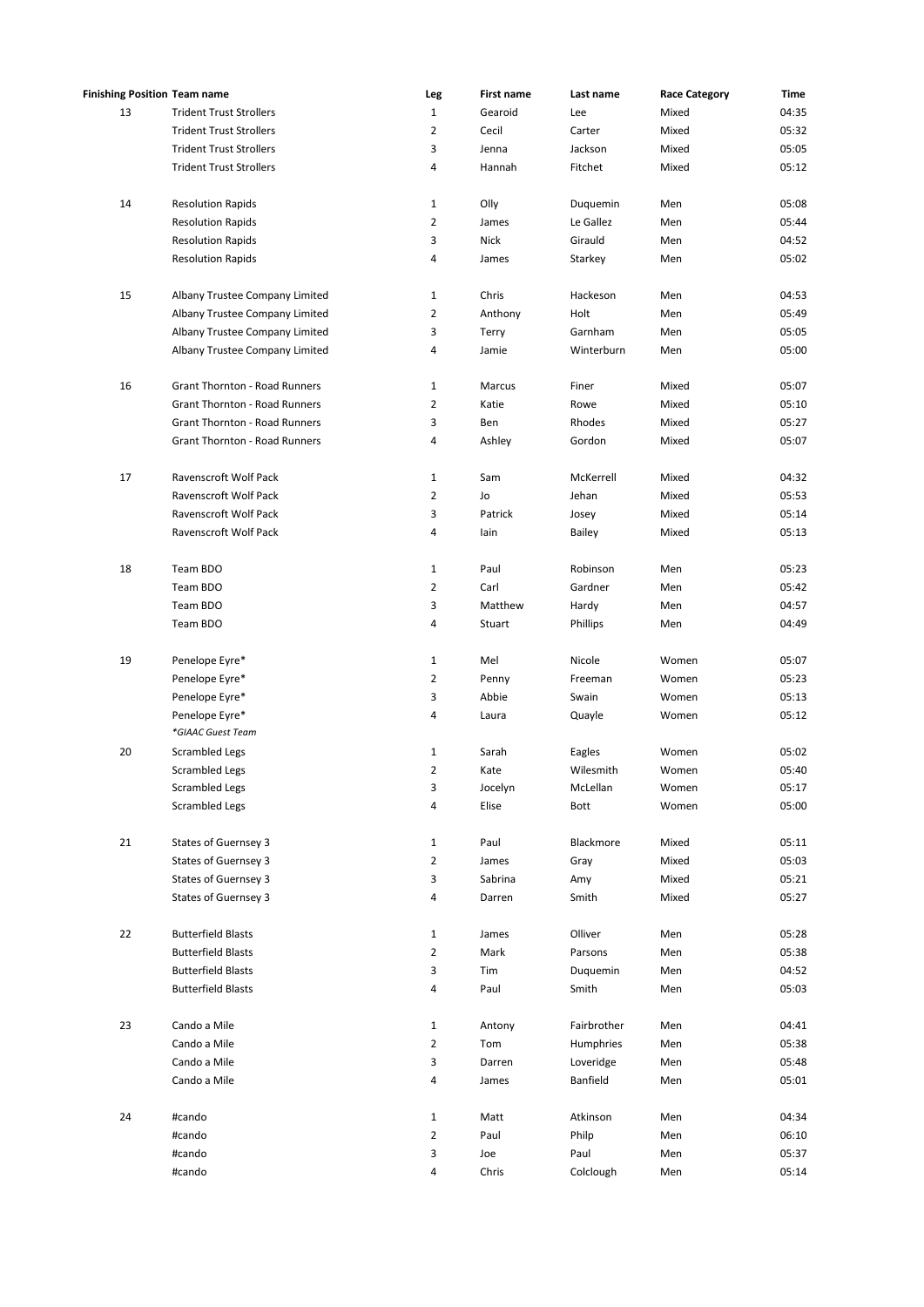|    | <b>Finishing Position Team name</b> | Leg            | First name  | Last name      | <b>Race Category</b> | Time  |
|----|-------------------------------------|----------------|-------------|----------------|----------------------|-------|
| 25 | Utmost Worldwide 1                  | $\mathbf{1}$   | laan        | Erasmus        | Mixed                | 05:36 |
|    | Utmost Worldwide 1                  | $\overline{2}$ | Tony        | Manning        | Mixed                | 05:20 |
|    | Utmost Worldwide 1                  | 3              | Sammy       | Yendell        | Mixed                | 05:20 |
|    | Utmost Worldwide 1                  | 4              | Wayne       | Topley         | Mixed                | 05:30 |
|    |                                     |                |             |                |                      |       |
| 26 | <b>Guernsey Electricity One</b>     | $\mathbf{1}$   | Jon         | Sexton         | Mixed                | 04:56 |
|    | <b>Guernsey Electricity One</b>     | $\overline{2}$ | Nathan      | Ward           | Mixed                | 05:00 |
|    | <b>Guernsey Electricity One</b>     | 3              | Jo          | Wills          | Mixed                | 06:51 |
|    | <b>Guernsey Electricity One</b>     | 4              | Paul        | Sloman         | Mixed                | 05:05 |
|    |                                     |                |             |                |                      |       |
| 27 | <b>Guernsey Electricity Too</b>     | $\mathbf{1}$   | Josh        | Rault          | Men                  | 05:23 |
|    | Guernsey Electricity Too            | $\overline{2}$ | Rob         | Wills          | Men                  | 05:31 |
|    | <b>Guernsey Electricity Too</b>     | 3              | Chris       | <b>Burgess</b> | Men                  | 05:34 |
|    | <b>Guernsey Electricity Too</b>     | 4              | Andrew      | Sexton         | Men                  | 05:26 |
|    |                                     |                |             |                |                      |       |
| 28 | Avenue Trust Company Limited        | $\mathbf{1}$   | Rob         | Domaille       | Mixed                | 05:04 |
|    | Avenue Trust Company Limited        | $\overline{2}$ | Sian        | <b>Staples</b> | Mixed                | 06:39 |
|    | Avenue Trust Company Limited        | 3              | Chris       | Lindsay        | Mixed                | 05:16 |
|    | Avenue Trust Company Limited        | 4              | Alex        | Tapp           | Mixed                | 04:58 |
|    |                                     |                |             |                |                      |       |
| 29 | <b>Team Mourant</b>                 | $\mathbf{1}$   | Toby        | Mann           | Mixed                | 04:26 |
|    | <b>Team Mourant</b>                 | $\overline{2}$ | John        | Rochester      | Mixed                | 05:04 |
|    | <b>Team Mourant</b>                 | 3              | Annaliese   | McGeoch        | Mixed                | 06:56 |
|    | <b>Team Mourant</b>                 | 4              | Rory        | Thomas         | Mixed                | 05:37 |
| 30 | <b>TW Running</b>                   | $\mathbf{1}$   | Hannah      | Pilmanis       | Mixed                | 05:57 |
|    | <b>TW Running</b>                   | $\overline{2}$ | Courtney    | Kennedy        | Mixed                | 06:04 |
|    | <b>TW Running</b>                   | 3              | Ais         | Walters        | Mixed                | 06:00 |
|    | <b>TW Running</b>                   | 4              | Ben         | Wilen          | Mixed                | 04:22 |
|    |                                     |                |             |                |                      |       |
| 31 | Utmost Worldwide 2                  | $\mathbf{1}$   | Peter       | Hill           | Mixed                | 05:00 |
|    | Utmost Worldwide 2                  | $\overline{2}$ | Leah        | Mauger         | Mixed                | 05:58 |
|    | Utmost Worldwide 2                  | 3              | James       | Watchorn       | Mixed                | 05:17 |
|    | Utmost Worldwide 2                  | 4              | Helen       | Streeting      | Mixed                | 06:15 |
|    |                                     |                |             |                |                      |       |
| 32 | Jp's                                | $\mathbf{1}$   | Jamie       | O Connor       | Mixed                | 05:00 |
|    | Jp's                                | $\overline{2}$ | Dave        | Watson         | Mixed                | 06:10 |
|    | Jp's                                | 3              | Jp          | Mace           | Mixed                | 05:53 |
|    | Jp's                                | 4              | Toni        | Osborne        | Mixed                | 05:50 |
|    |                                     |                |             |                |                      |       |
| 33 | <b>PraxisIFM Leftovers</b>          | $\mathbf{1}$   | Peter       | Spurrier       | Men                  | 05:25 |
|    | PraxisIFM Leftovers                 | $\overline{2}$ | Graeme      | Neal           | Men                  | 06:06 |
|    | PraxisIFM Leftovers                 | 3              | Lee         | Manning        | Men                  | 05:38 |
|    | <b>PraxisIFM Leftovers</b>          | 4              | Rob         | Toms           | Men                  | 05:57 |
| 34 | <b>BV All Stars</b>                 | $\mathbf{1}$   | Chris       | Leaman         | Mixed                | 05:48 |
|    | <b>BV All Stars</b>                 | $\overline{2}$ | Mike        | Culverwell     | Mixed                | 05:07 |
|    | <b>BV All Stars</b>                 |                | Nichole     |                |                      | 07:04 |
|    |                                     | 3              |             | Culverwell     | Mixed                |       |
|    | <b>BV All Stars</b>                 | 4              | Max         | Culverwell     | Mixed                | 05:09 |
| 35 | Oak a-go-go                         | $\mathbf{1}$   | Paul        | Muir-Field     | Men                  | 05:44 |
|    | Oak a-go-go                         | $\overline{2}$ | <b>Nick</b> | Babbé          | Men                  | 05:54 |
|    | Oak a-go-go                         | 3              | Javan       | Isabelle       | Men                  | 05:58 |
|    | Oak a-go-go                         | 4              | Stuart      | Kerrigan       | Men                  | 05:37 |
|    |                                     |                |             |                |                      |       |
| 36 | Guernsey Press - Print Runners 2    | $\mathbf{1}$   | Saul        | Falla          | Mixed                | 05:17 |
|    | Guernsey Press - Print Runners 2    | $\overline{2}$ | Ashley      | Miles          | Mixed                | 06:29 |
|    | Guernsey Press - Print Runners 2    | 3              | Promise     | Matope         | Mixed                | 07:30 |
|    | Guernsey Press - Print Runners 2    | 4              | Mike        | Batiste        | Mixed                | 04:15 |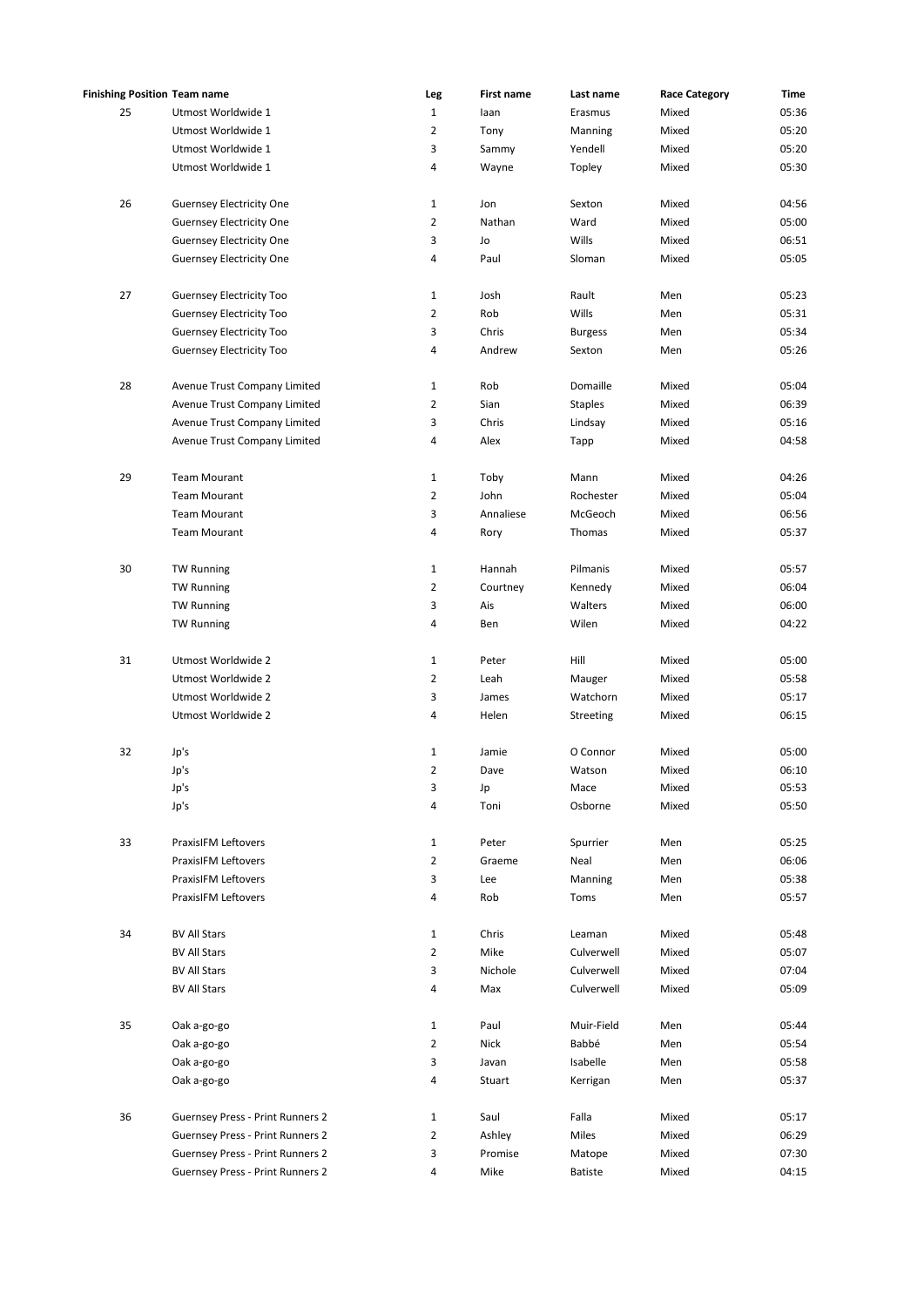| <b>Finishing Position Team name</b> |                                  | Leg                            | First name       | Last name        | <b>Race Category</b> | Time           |
|-------------------------------------|----------------------------------|--------------------------------|------------------|------------------|----------------------|----------------|
| 37                                  | <b>Butterfield Bolts</b>         | $\mathbf{1}$                   | Evelien          | Harrison         | Women                | 06:16          |
|                                     | <b>Butterfield Bolts</b>         | $\overline{2}$                 | Shannon          | Carr             | Women                | 05:31          |
|                                     | <b>Butterfield Bolts</b>         | 3                              | Lauren           | Gale             | Women                | 06:21          |
|                                     | <b>Butterfield Bolts</b>         | 4                              | Laura            | Cashin           | Women                | 05:25          |
|                                     |                                  |                                |                  |                  |                      |                |
| 38                                  | <b>Running 4 Miles</b>           | 1                              | Vicki            | Joyce            | Women                | 05:29          |
|                                     | <b>Running 4 Miles</b>           | $\overline{2}$                 | Nicola           | Sharp            | Women                | 06:00          |
|                                     | <b>Running 4 Miles</b>           | 3                              | Jeanne           | Svejstrup        | Women                | 05:55          |
|                                     | <b>Running 4 Miles</b>           | 4                              | Emma             | Downes           | Women                | 06:14          |
|                                     |                                  |                                |                  |                  |                      |                |
| 39                                  | Lancaster Guernsey               | $\mathbf{1}$                   | Siobhan          | <b>Bousfield</b> | Mixed                | 06:09          |
|                                     | Lancaster Guernsey               | $\overline{2}$                 | Darren           | <b>Batiste</b>   | Mixed                | 05:58          |
|                                     | Lancaster Guernsey               | 3                              | Evija            | Robilliard       | Mixed                | 06:43          |
|                                     | Lancaster Guernsey               | 4                              | Joshua           | Kendal           | Mixed                | 04:51          |
|                                     |                                  |                                |                  |                  |                      |                |
| 40                                  | Freedom Asset Management Limited | $\mathbf{1}$<br>$\overline{2}$ | Barney<br>Adrian | Lewis<br>Harris  | Men<br>Men           | 06:36<br>07:00 |
|                                     | Freedom Asset Management Limited |                                |                  |                  |                      |                |
|                                     | Freedom Asset Management Limited | 3                              | Jack             | Mancini          | Men                  | 05:21          |
|                                     | Freedom Asset Management Limited | 4                              | Michael          | Griffith-Dixon   | Men                  | 05:27          |
| 41                                  | Invicta Wealth Solutions         | $\mathbf{1}$                   | Jim              | Elliott          | Mixed                | 04:50          |
|                                     | <b>Invicta Wealth Solutions</b>  | $\overline{2}$                 | James            | Dumont-Gale      | Mixed                | 05:22          |
|                                     | <b>Invicta Wealth Solutions</b>  | 3                              | Irina            | Canty-Forrest    | Mixed                | 06:10          |
|                                     | <b>Invicta Wealth Solutions</b>  | 4                              | Kelly            |                  | Mixed                | 08:06          |
|                                     |                                  |                                |                  | Roger            |                      |                |
| 42                                  | Guernsey Press - Print Runners 1 | 1                              | Jamie            | Ingrouille       | Mixed                | 04:29          |
|                                     | Guernsey Press - Print Runners 1 | $\overline{2}$                 | James            | Falla            | Mixed                | 07:45          |
|                                     | Guernsey Press - Print Runners 1 | 3                              | Zoe              | Fitch            | Mixed                | 06:50          |
|                                     | Guernsey Press - Print Runners 1 | 4                              | Simon            | de la Rue        | Mixed                | 05:48          |
|                                     |                                  |                                |                  |                  |                      |                |
| 43                                  | Intertrust Group                 | $\mathbf{1}$                   | Emma             | Le Prevost       | Mixed                | 06:58          |
|                                     | Intertrust Group                 | $\overline{2}$                 | Heather          | Rose             | Mixed                | 07:19          |
|                                     | Intertrust Group                 | 3                              | Simon            | Luxon            | Mixed                | 05:54          |
|                                     | Intertrust Group                 | 4                              | Wayne            | Walden           | Mixed                | 05:05          |
| 44                                  | Sanne Team 2                     | 1                              | Peter            | Mukandi          | Mixed                | 06:08          |
|                                     |                                  |                                |                  |                  |                      | 07:10          |
|                                     | Sanne Team 2                     | $\overline{2}$                 | Orfhlaith        | Norman           | Mixed                |                |
|                                     | Sanne Team 2                     | 3                              | Ella             | Podger           | Mixed                | 06:30          |
|                                     | Sanne Team 2                     | 4                              | Teo              | Serrano          | Mixed                | 05:58          |
| 45                                  | Music Theatre Guernsey 1         | $\mathbf{1}$                   | Darren           | Alderton         | Mixed                | 08:44          |
|                                     | Music Theatre Guernsey 1         | $\overline{2}$                 | Jenny            | Lambert          | Mixed                | 06:58          |
|                                     | Music Theatre Guernsey 1         | 3                              | Dave             | Hyett            | Mixed                | 05:46          |
|                                     | Music Theatre Guernsey 1         | 4                              | Tom              | Becker           | Mixed                | 04:41          |
|                                     |                                  |                                |                  |                  |                      |                |
| 46                                  | States of Guernsey 2             | $\mathbf{1}$                   | Gareth           | Ashmead          | Mixed                | 06:22          |
|                                     | <b>States of Guernsey 2</b>      | $\overline{2}$                 | Laura            | Oxburgh          | Mixed                | 06:50          |
|                                     | <b>States of Guernsey 2</b>      | 3                              | Kelly            | Vidamour         | Mixed                | 07:04          |
|                                     | <b>States of Guernsey 2</b>      | 4                              | Simon            | Steele           | Mixed                | 06:24          |
|                                     |                                  |                                |                  |                  |                      |                |
| 47                                  | Music Theatre Guernsey 2         | $\mathbf{1}$                   | Louise           | Mitchinson       | Mixed                | 06:49          |
|                                     | Music Theatre Guernsey 2         | $\overline{2}$                 | Jack             | Tostevin         | Mixed                | 05:34          |
|                                     | Music Theatre Guernsey 2         | 3                              | Sally            | Toynton          | Mixed                | 07:45          |
|                                     | Music Theatre Guernsey 2         | 4                              | Abi              | Tostevin         | Mixed                | 07:32          |
|                                     |                                  |                                |                  |                  |                      |                |
| 48                                  | Canna Catch Us                   | $\mathbf{1}$                   | Rebecca          | Le Tissier       | Women                | 06:09          |
|                                     | Canna Catch Us                   | $\overline{2}$                 | Candice          | Le Tissier       | Women                | 08:26          |
|                                     | Canna Catch Us                   | 3                              | Roisin           | Sullivan         | Women                | 06:22          |
|                                     | Canna Catch Us                   | 4                              | Elisha           | Wilson           | Women                | 06:53          |